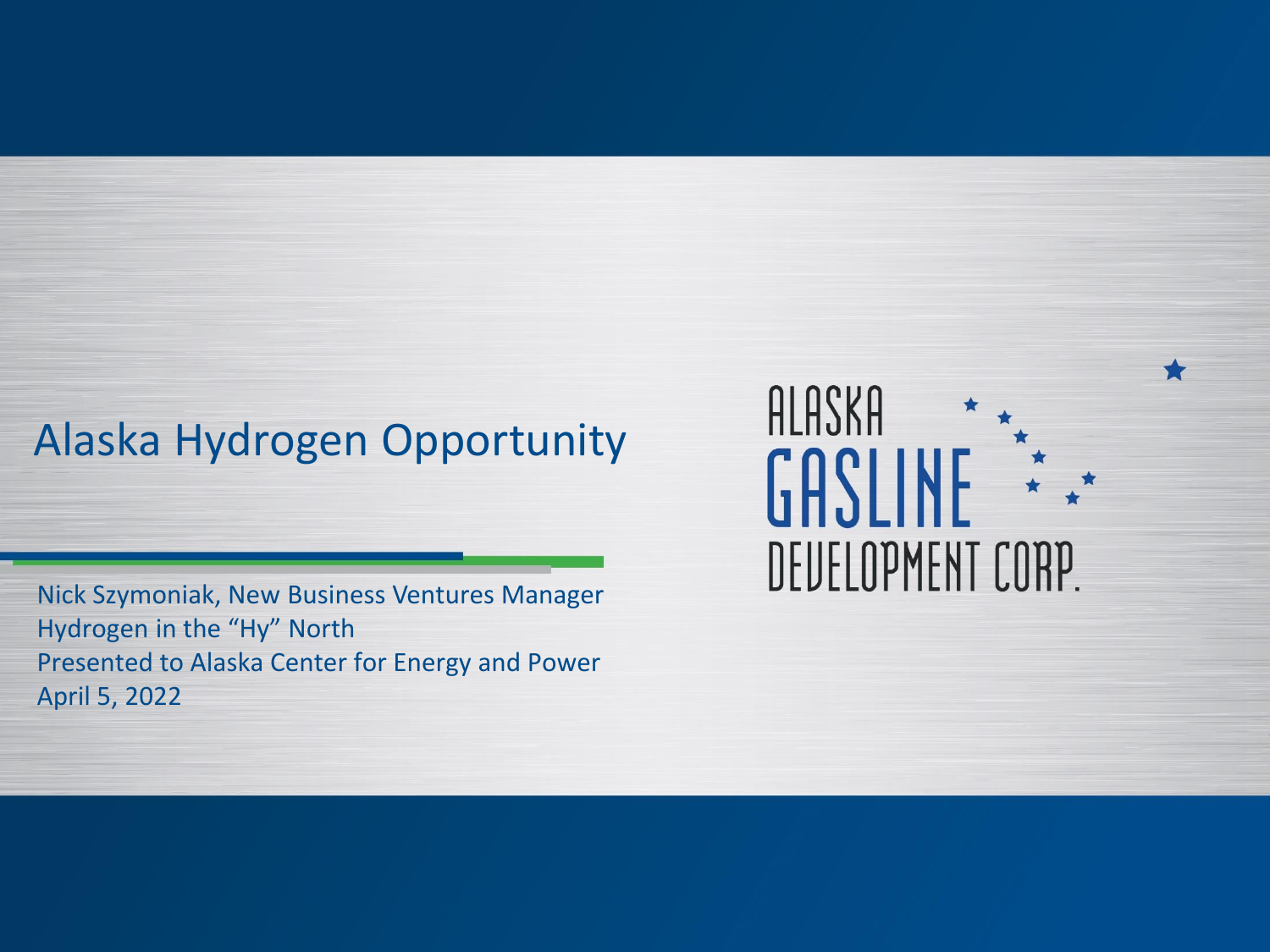# Alaska Hydrogen Opportunity





50 years ago, the modern LNG industry was created in Alaska. For many of the same reasons, the clean hydrogen industry can also be created here in Alaska.

**Carbon Storage and Sequestration at the Project Site at Tidewater**

**Short Distance to Expanding Clean Hydrogen Markets in Asia**

**Low GHG Natural Gas from Conventional Supply**

**Existing Ammonia Plant well Positioned to be First Mover in Market**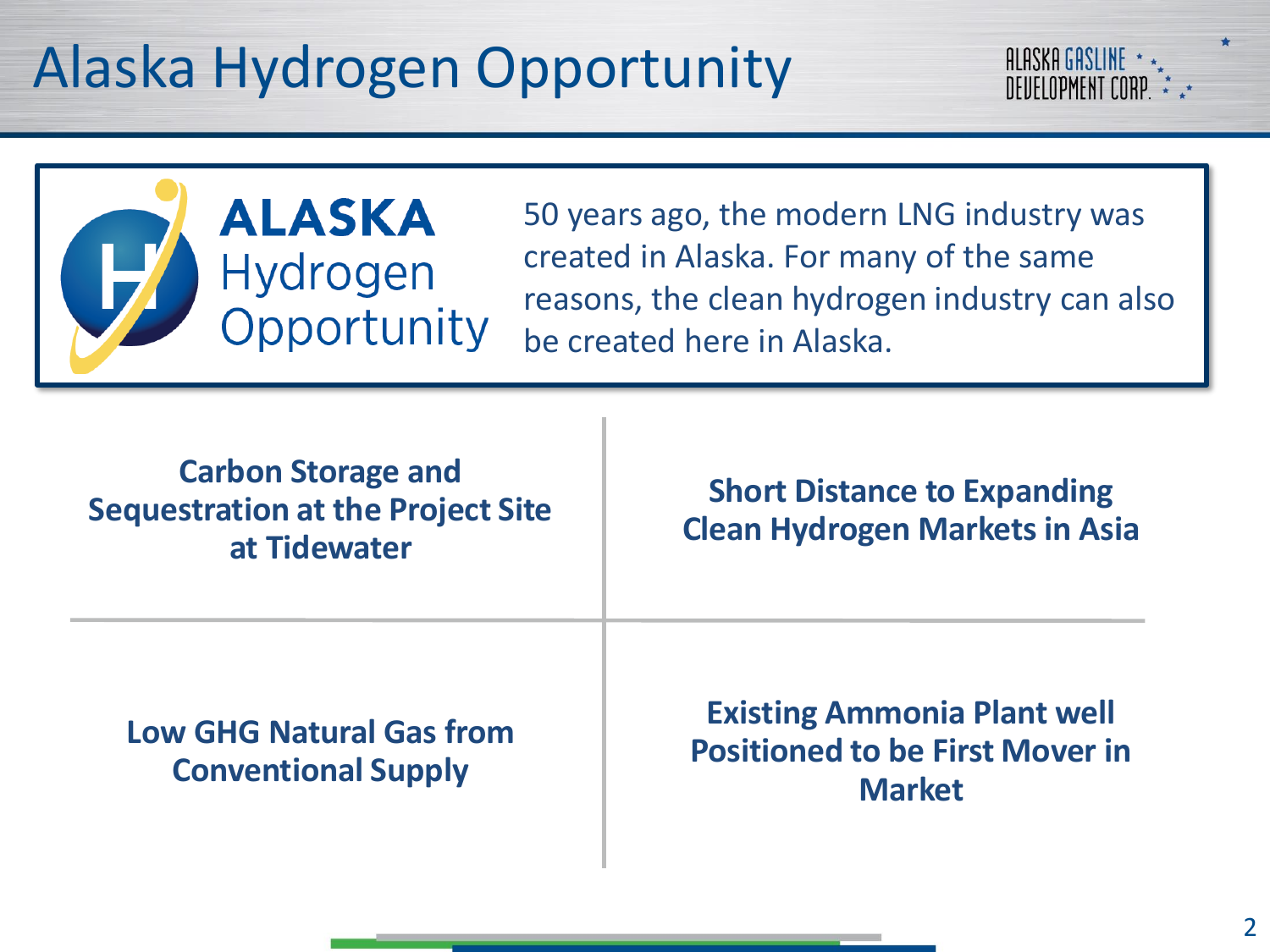# Clean Hydrogen Overview

#### **ALASKA GASLINE** DEUFLOPMENT CORP

#### Natural Gas



Methane hydrocarbon releases  $CO<sub>2</sub>$  when burned, somewhat difficult to store and transport

#### Hydrogen



Fuel releases no  $CO<sub>2</sub>$  when burned, very difficult to store and transport

#### Ammonia



Fuel releases no  $CO<sub>2</sub>$  when burned, somewhat easy to store and transport

## **Conversion of Natural Gas**

- Natural gas can be converted into hydrogen and then into ammonia
- The existing Nutrien ammonia plant in Nikiski uses this process

## **CO<sup>2</sup> Sequestration**

- The process to convert natural gas into hydrogen and ammonia produces  $CO<sub>2</sub>$
- If this  $CO_2$  is captured and sequestered, the resulting "Blue Ammonia" is a clean fuel

#### **Hydrogen vs Ammonia**

- Both hydrogen and ammonia are "clean fuels" and do not emit  $CO<sub>2</sub>$  when burned
- Hydrogen is converted into ammonia to make storage and transportation easier
- Ammonia can be exported to Asia to meet their future clean energy demands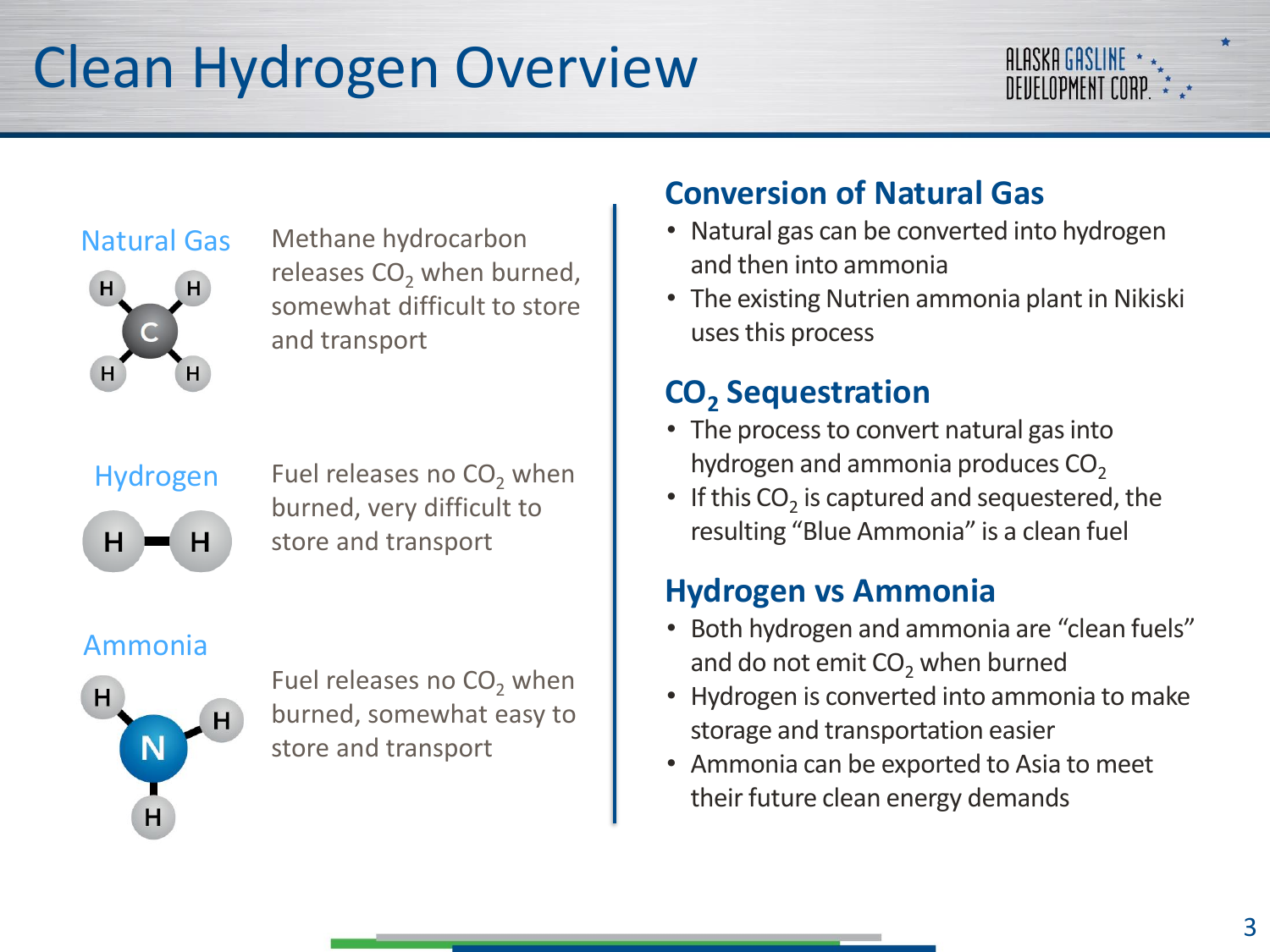# **Alaska Hydrogen Opportunity**

#### ALASKA GASLINE \* DEUELOPMENT CORP \* \*



*Source: West Coast Regional Carbon Sequestration Partnership*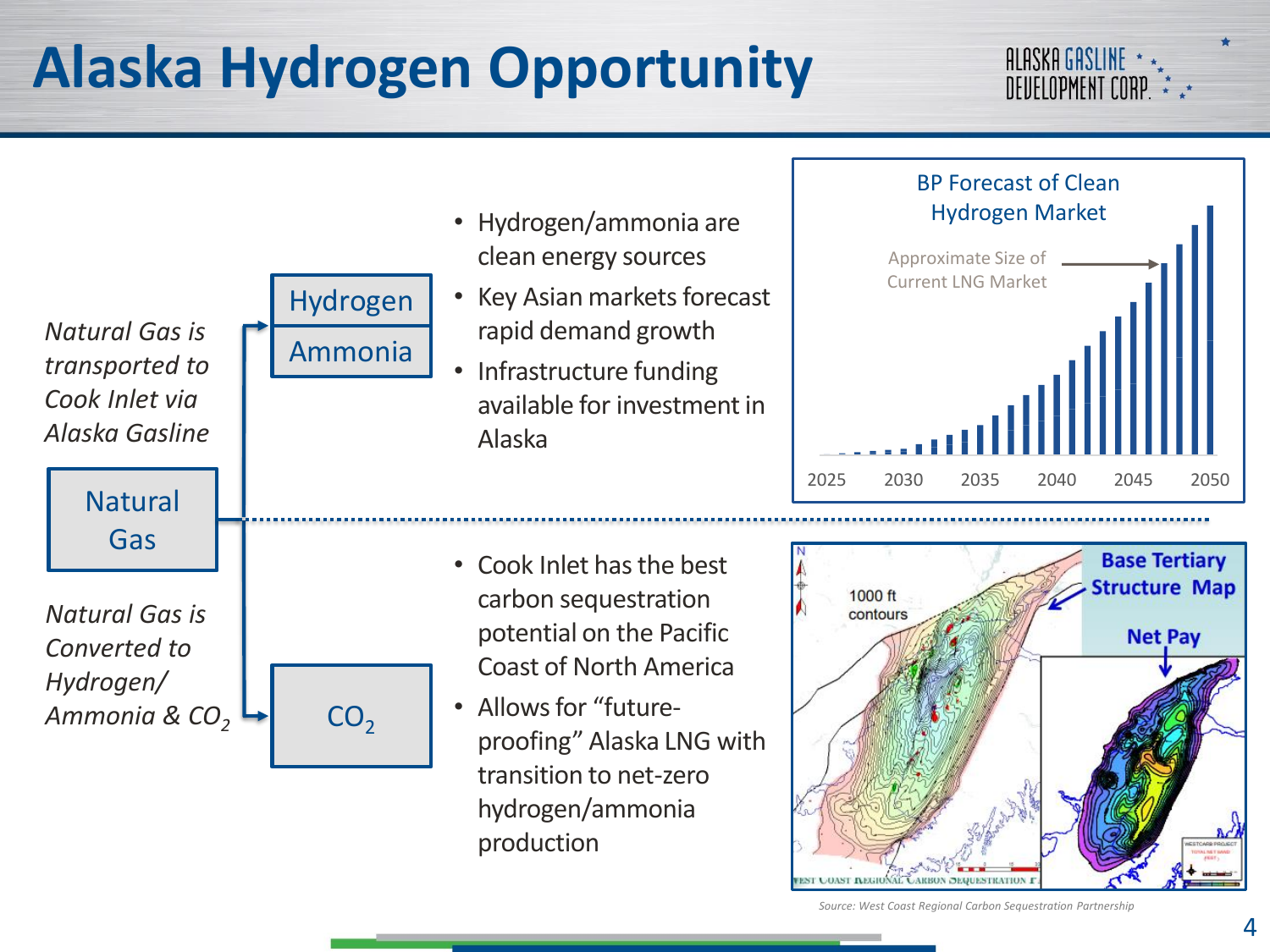# Hydrogen Feasibility Funding

## **AGDC is working with partners on external funding to develop Alaska hydrogen opportunities**

### **Potential funding sources include:**

- Private North American energy companies
- Infrastructure bill funding:
	- \$8 billion to be spent on 4+ Hydrogen Hubs
- Private Japanese energy companies
- Japanese state entities

**ALASKA GASLINE** NEIIEI NDMENT LUB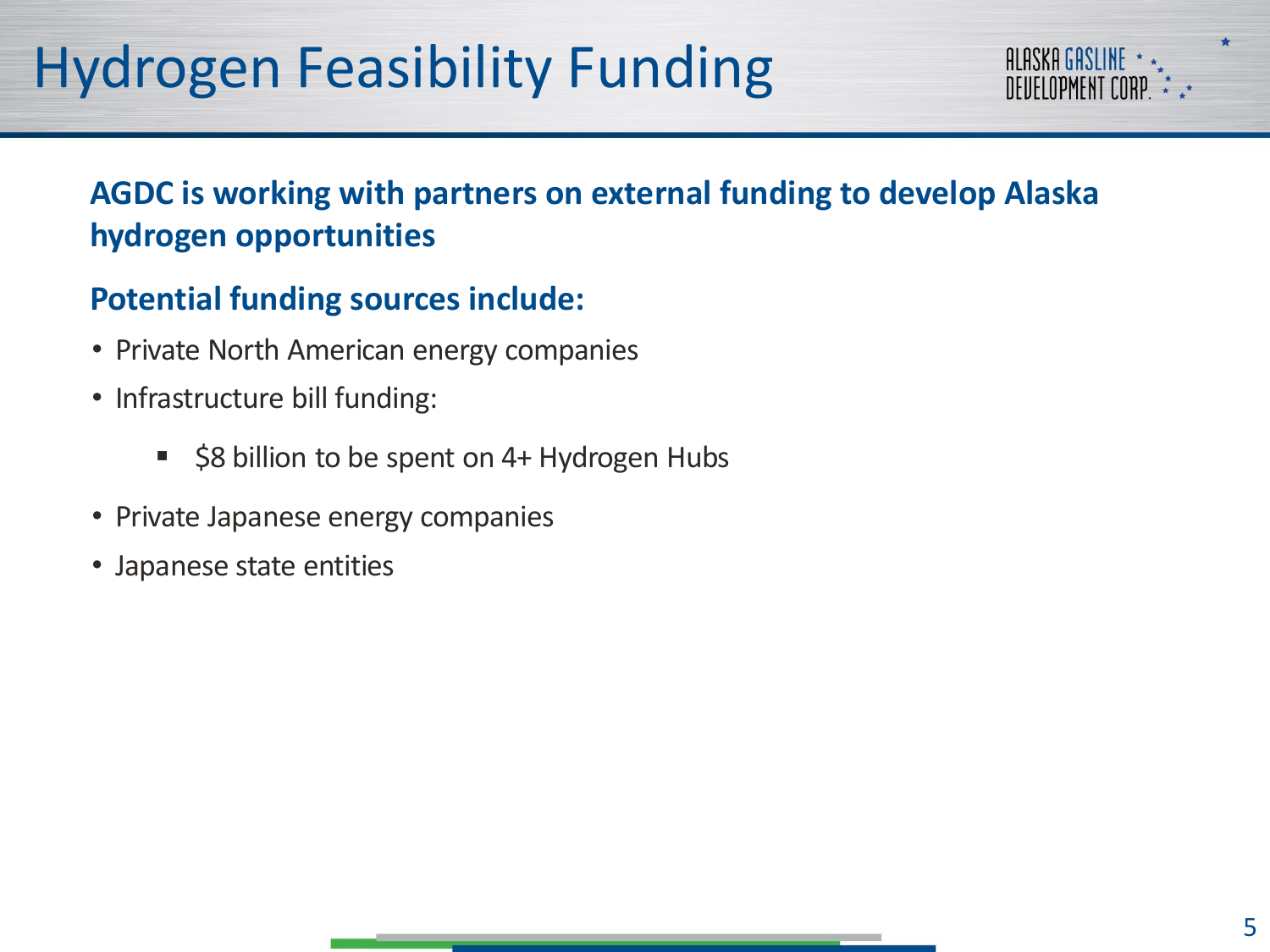## Alaska LNG and Blue Ammonia



**ALASKA LNG** 



The size of the current LNG market can support construction of a 20 Mtpa Alaska LNG facility. This LNG facility is large enough to support construction of the Alaska Natural Gas Pipeline.

Cook Inlet Blue Ammonia demonstrates the opportunity for expanded clean energy supply from Alaska. This future proofs Alaska LNG investment and provides a path to net-zero carbon energy from Alaska.

**ALASKA GASLINE** *<u>OFUFIOPMENT COR</u>*